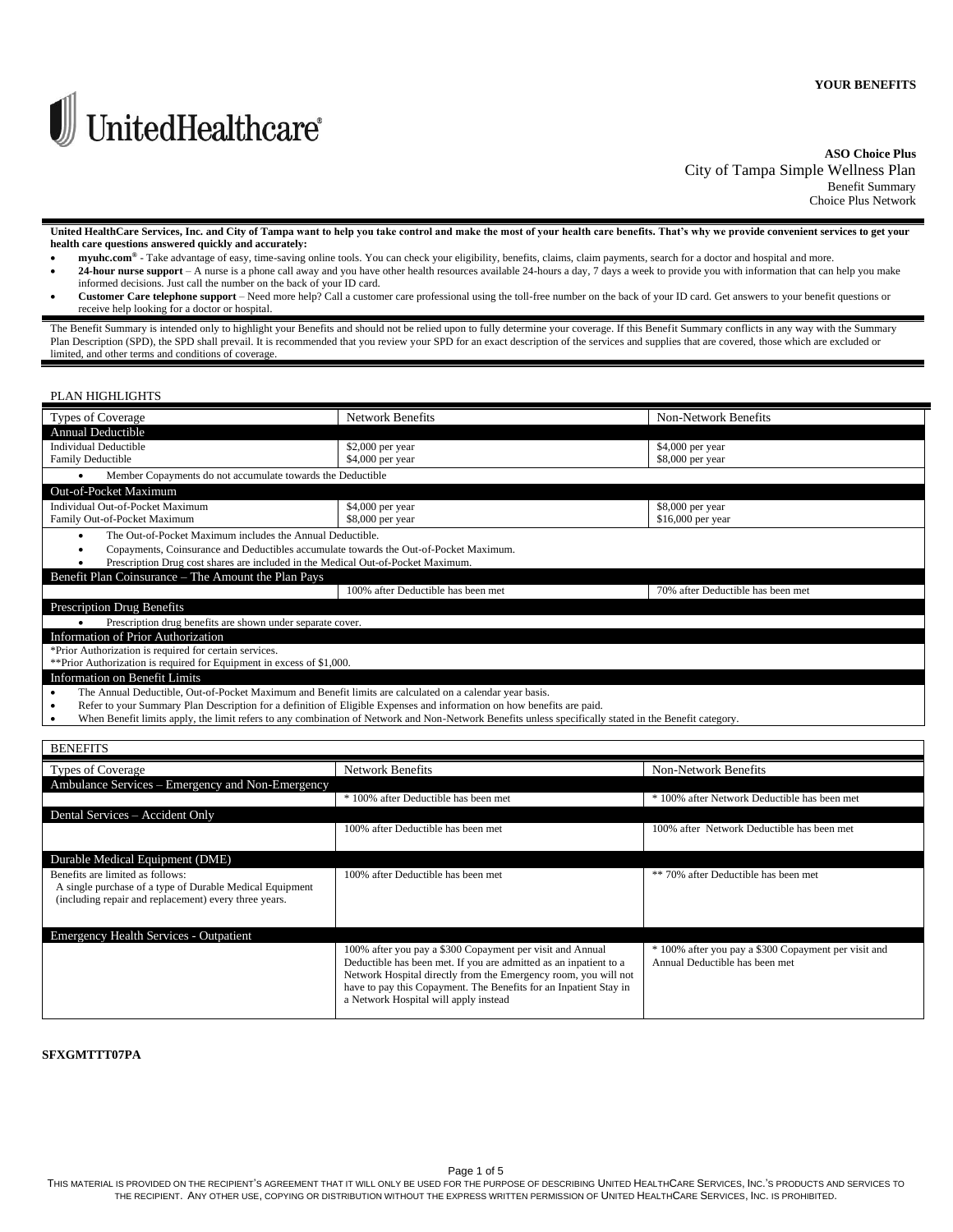| <b>BENEFITS</b>                                                                                                        |                                                                                                                                                                                           |                                                                                                                                            |
|------------------------------------------------------------------------------------------------------------------------|-------------------------------------------------------------------------------------------------------------------------------------------------------------------------------------------|--------------------------------------------------------------------------------------------------------------------------------------------|
| <b>Types of Coverage</b>                                                                                               | Network Benefits                                                                                                                                                                          | Non-Network Benefits                                                                                                                       |
| Hearing Aids<br>Benefits are limited as follows:                                                                       | 100% after Deductible has been met                                                                                                                                                        | 70% after Deductible has been met                                                                                                          |
| A single purchase (including repair/replacement) per hearing                                                           |                                                                                                                                                                                           |                                                                                                                                            |
| impaired ear every three years.                                                                                        |                                                                                                                                                                                           |                                                                                                                                            |
| Home Health Care                                                                                                       |                                                                                                                                                                                           |                                                                                                                                            |
|                                                                                                                        | 100% after Deductible has been met                                                                                                                                                        | * 70% after Deductible has been met                                                                                                        |
| Hospice Care                                                                                                           |                                                                                                                                                                                           |                                                                                                                                            |
|                                                                                                                        | 100% after Deductible has been met                                                                                                                                                        | * 70% after Deductible has been met                                                                                                        |
| Hospital - Inpatient Stay                                                                                              |                                                                                                                                                                                           |                                                                                                                                            |
|                                                                                                                        | 100% after you pay a \$400 Copayment per<br>day for days $1 - 5$ and Deductible has been met                                                                                              | * 70% after Deductible has been met                                                                                                        |
| Infertility                                                                                                            |                                                                                                                                                                                           |                                                                                                                                            |
|                                                                                                                        | 50% after Deductible \$5,000 limit per year                                                                                                                                               | 50% after Deductible \$5,000 limit per year                                                                                                |
|                                                                                                                        |                                                                                                                                                                                           |                                                                                                                                            |
| Lab, X-Ray and Diagnostics - Outpatient<br>For Preventive Lab, X-Ray and Diagnostics, refer to the                     | 100% after Deductible has been met                                                                                                                                                        | *70% after Deductible has been met                                                                                                         |
| Preventive Care Services category.                                                                                     |                                                                                                                                                                                           |                                                                                                                                            |
| Mammograms are not subject to deductible/coinsurance                                                                   |                                                                                                                                                                                           |                                                                                                                                            |
| Lab, X-Ray and Major Diagnostics - CT, PET, MRI, MRA and Nuclear Medicine - Outpatient                                 |                                                                                                                                                                                           |                                                                                                                                            |
|                                                                                                                        | 100% after you pay a \$200 Copayment and Deductible<br>has been met                                                                                                                       | 70% after Deductible has been met                                                                                                          |
| Mammograms are not subject to deductible/coinsurance                                                                   |                                                                                                                                                                                           |                                                                                                                                            |
| Mental Health Services                                                                                                 |                                                                                                                                                                                           |                                                                                                                                            |
|                                                                                                                        | Inpatient: 100% after you pay a \$400 Copayment per day for days<br>$1 - 5$ and Deductible has been met.                                                                                  | * 70% after Deductible has been met                                                                                                        |
|                                                                                                                        |                                                                                                                                                                                           |                                                                                                                                            |
|                                                                                                                        | Outpatient: 100% after you pay a \$30 Copayment per visit                                                                                                                                 |                                                                                                                                            |
| Neurobiological Disorders - Mental Health Services for Autism Spectrum Disorders                                       |                                                                                                                                                                                           |                                                                                                                                            |
|                                                                                                                        | Inpatient: 100% after you pay a \$400 Copayment per day for days<br>$1 - 5$ and Deductible has been met.                                                                                  | * 70% after Deductible has been met                                                                                                        |
|                                                                                                                        |                                                                                                                                                                                           |                                                                                                                                            |
|                                                                                                                        | Outpatient: 100% after you pay a \$30 Copayment per visit                                                                                                                                 |                                                                                                                                            |
| Pharmaceutical Products - Outpatient                                                                                   |                                                                                                                                                                                           |                                                                                                                                            |
| This includes medications administered in an outpatient<br>setting, in the Physician's Office or in a Covered Person's | 100% Deductible does not apply                                                                                                                                                            | 70% after Deductible has been met                                                                                                          |
| home.                                                                                                                  |                                                                                                                                                                                           |                                                                                                                                            |
| Physician Fees for Surgical and Medical Services                                                                       | 100% after Deductible has been met                                                                                                                                                        | 70% after Deductible has been met                                                                                                          |
| Physician's Office Services - Sickness and Injury                                                                      |                                                                                                                                                                                           |                                                                                                                                            |
| Primary Physician Office Visit                                                                                         | 100% after you pay a \$30 Copayment per visit                                                                                                                                             | 70% after Deductible has been met                                                                                                          |
| OB/Gyn Office Visit – Premium Designated (Tier 1)                                                                      | 100% after you pay a \$30 Copayment per visit                                                                                                                                             | 70% after Deductible has been met                                                                                                          |
| OB/GYN - Non-Premium Designated (Non-Tier 1)<br>Allergy Injections                                                     | 100% after you pay a \$50 Copayment per visit<br>100% after you pay a \$5 Copayment per visit                                                                                             | 70% after Deductible has been met                                                                                                          |
| Specialist Physician Office Visit                                                                                      |                                                                                                                                                                                           | 70% after Deductible has been met                                                                                                          |
| Premium Designated Provider (Tier 1 Doctors):                                                                          | 100% after you pay a \$30 Copayment per visit                                                                                                                                             |                                                                                                                                            |
| All Other Providers:                                                                                                   | 100% after you pay a \$50 Copayment per visit                                                                                                                                             |                                                                                                                                            |
|                                                                                                                        | In addition to the office visit Copayment stated in this section, the Copayment/Coinsurance and any deductible applies when these services are done: CT, PET, MRI, MRA, Nuclear Medicine; |                                                                                                                                            |
| Scopic Procedures; Therapeutic Treatments.<br>Pregnancy - Maternity Services                                           |                                                                                                                                                                                           |                                                                                                                                            |
|                                                                                                                        | Depending upon where the Covered Health Service is provided, Benefits will be the same as those stated under each covered                                                                 |                                                                                                                                            |
|                                                                                                                        | Health Service category in this Benefit Summary.                                                                                                                                          |                                                                                                                                            |
|                                                                                                                        | For services provided in the Physician's Office, a Copayment will only apply<br>to the initial office visit.                                                                              | Prior Authorization is required if Inpatient Stay exceeds 48 hours<br>following a normal vaginal delivery or 96 hours following a cesarean |
|                                                                                                                        |                                                                                                                                                                                           | section delivery.                                                                                                                          |
| Preventive Care Services<br>Covered Health Services include but are not limited to:                                    |                                                                                                                                                                                           |                                                                                                                                            |
| Primary Physician Office Visit                                                                                         | 100% Deductible does not apply.                                                                                                                                                           | 70% after Deductible has been met                                                                                                          |
| Specialist Physician Office Visit<br>Lab, X-Ray or other preventive tests                                              | 100% Deductible does not apply.<br>100% Deductible does not apply.                                                                                                                        | 70% after Deductible has been met<br>70% after Deductible has been met                                                                     |
| Prosthetic Devices                                                                                                     |                                                                                                                                                                                           |                                                                                                                                            |
| Benefits are limited as follows:<br>A single purchase of each type of prosthetic device every three                    | 100% after Deductible has been met                                                                                                                                                        | ** 70% after Deductible has been met                                                                                                       |
| years.                                                                                                                 |                                                                                                                                                                                           |                                                                                                                                            |
| <b>Reconstructive Procedures</b>                                                                                       |                                                                                                                                                                                           |                                                                                                                                            |
|                                                                                                                        |                                                                                                                                                                                           |                                                                                                                                            |
|                                                                                                                        | Depending upon where the Covered Health Service is provided, Benefits will be the same as those stated under each Covered<br>Health Service category in this Benefit Summary.             |                                                                                                                                            |

Page 2 of 5

THIS MATERIAL IS PROVIDED ON THE RECIPIENT'S AGREEMENT THAT IT WILL ONLY BE USED FOR THE PURPOSE OF DESCRIBING UNITED HEALTHCARE SERVICES, INC.'S PRODUCTS AND SERVICES TO THE RECIPIENT. ANY OTHER USE, COPYING OR DISTRIBUTION WITHOUT THE EXPRESS WRITTEN PERMISSION OF UNITED HEALTHCARE SERVICES, INC. IS PROHIBITED.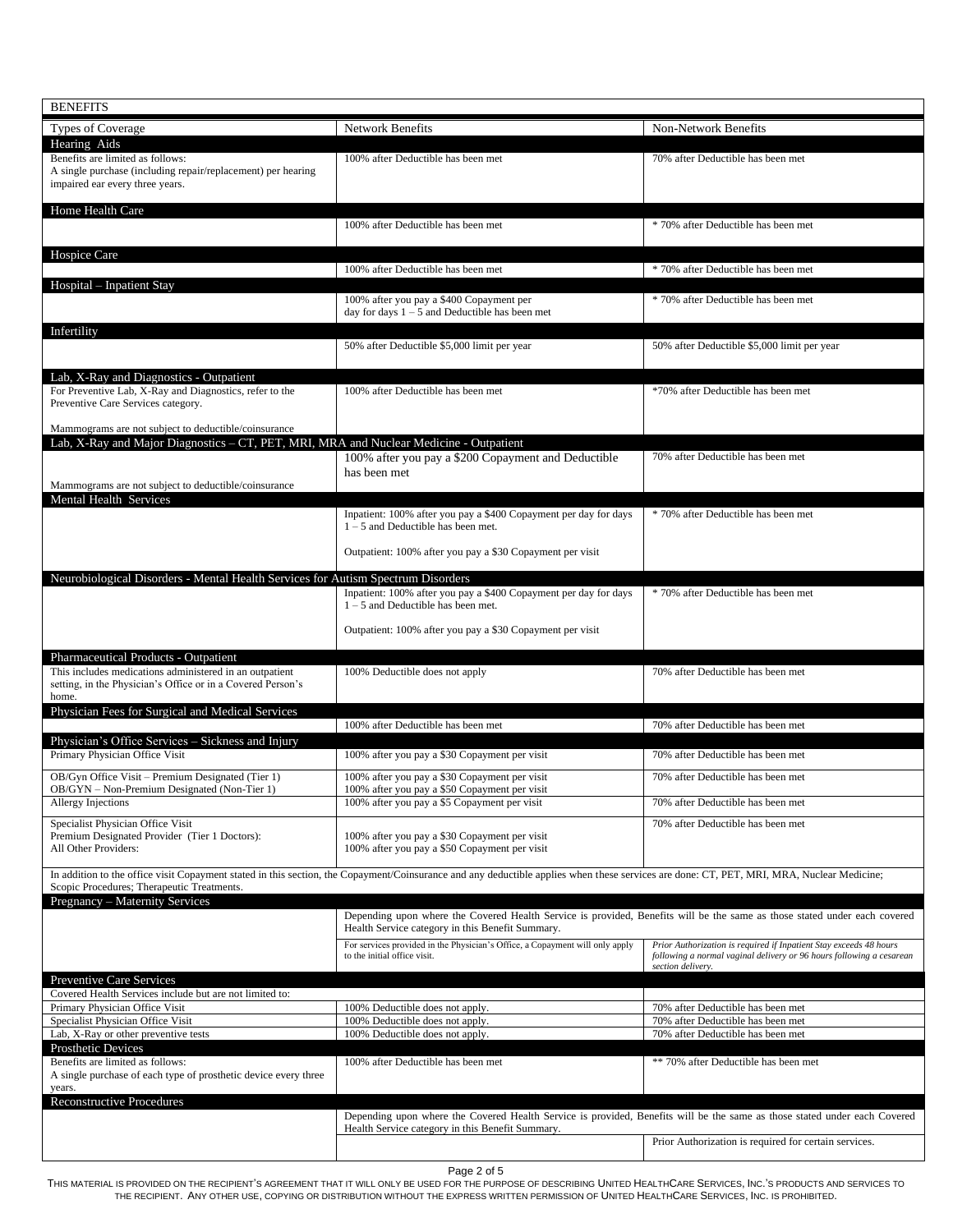| <b>BENEFITS</b>                                                                                         |                                                                                                                                                                          |                                                 |  |  |
|---------------------------------------------------------------------------------------------------------|--------------------------------------------------------------------------------------------------------------------------------------------------------------------------|-------------------------------------------------|--|--|
| <b>Types of Coverage</b>                                                                                | <b>Network Benefits</b>                                                                                                                                                  | <b>Non-Network Benefits</b>                     |  |  |
|                                                                                                         |                                                                                                                                                                          |                                                 |  |  |
| Rehabilitation Services – Outpatient Therapy and Manipulative Treatment                                 |                                                                                                                                                                          |                                                 |  |  |
| <b>Outpatient Therapies</b>                                                                             | 100% after Deductible has been met                                                                                                                                       | * 70% after Deductible has been met             |  |  |
|                                                                                                         |                                                                                                                                                                          |                                                 |  |  |
| <b>Manipulative Treatment</b>                                                                           | 100% after you pay a \$50 Copayment per visit                                                                                                                            | *70% after Deductible has been met              |  |  |
| Benefits for Habilitative Services are subject to the limits as                                         |                                                                                                                                                                          |                                                 |  |  |
| stated in the benefits section                                                                          |                                                                                                                                                                          |                                                 |  |  |
| Scopic Procedures – Outpatient Diagnostic and Therapeutic                                               |                                                                                                                                                                          |                                                 |  |  |
| Diagnostic scopic procedures include, but are not limited to:                                           | 100% after Deductible has been met                                                                                                                                       | 70% after Deductible has been met               |  |  |
| Colonoscopy; Sigmoidoscopy; Endoscopy<br>For Preventive Scopic Procedures, refer to the Preventive Care |                                                                                                                                                                          |                                                 |  |  |
| Services category.                                                                                      |                                                                                                                                                                          |                                                 |  |  |
| Colonoscopies: Preventive and Diagnostic                                                                | 100% Deductible does not apply                                                                                                                                           | 70% after Deductible has been met               |  |  |
| Skilled Nursing Facility / Inpatient Rehabilitation Facility Services                                   |                                                                                                                                                                          |                                                 |  |  |
| Benefits are limited as follows:<br>60 days per year                                                    | 100% after Deductible has been met                                                                                                                                       | * 70% after Deductible has been met             |  |  |
| <b>Substance Use Disorder Services</b>                                                                  |                                                                                                                                                                          |                                                 |  |  |
|                                                                                                         | Inpatient: 100% after you pay a \$400 Copayment per day for days                                                                                                         | * 70% after Deductible has been met             |  |  |
|                                                                                                         | $1 - 5$ and Deductible has been met.                                                                                                                                     |                                                 |  |  |
|                                                                                                         | Outpatient: 100% after you pay a \$30 Copayment per visit                                                                                                                |                                                 |  |  |
|                                                                                                         |                                                                                                                                                                          |                                                 |  |  |
| $Surgery - Output$                                                                                      |                                                                                                                                                                          |                                                 |  |  |
| Hospital                                                                                                | 100% after you pay a \$250 Copayment per date of service and                                                                                                             | 70% after Deductible has been met               |  |  |
|                                                                                                         | Deductible has been met                                                                                                                                                  |                                                 |  |  |
| Free-standing Facility                                                                                  | 100% after you pay a \$100 Copayment per date of service<br>(Deductible does not apply)                                                                                  |                                                 |  |  |
| <b>Transplantation Services</b>                                                                         |                                                                                                                                                                          |                                                 |  |  |
|                                                                                                         | * 100% after you pay a \$400 Copayment per                                                                                                                               |                                                 |  |  |
|                                                                                                         | day for days $1 - 5$ and Deductible has been met                                                                                                                         | *70% after Deductible has been met              |  |  |
|                                                                                                         | For Network Benefits, services must be received at a Designated<br>Facility.                                                                                             |                                                 |  |  |
| <b>Urgent Care Center Services</b>                                                                      |                                                                                                                                                                          |                                                 |  |  |
|                                                                                                         | 100% after you pay a \$50 Copayment per visit                                                                                                                            | 70% after Deductible has been met               |  |  |
|                                                                                                         | In addition to the visit Copayment, the applicable Copayment and any Deductible/Coinsurance applies when these services are done: CT, PET, MRI, Nuclear Medicine; Scopic |                                                 |  |  |
| Procedures; Therapeutic Treatments.                                                                     |                                                                                                                                                                          |                                                 |  |  |
| <b>Vision Examinations</b>                                                                              |                                                                                                                                                                          |                                                 |  |  |
| Benefits are limited as follows:                                                                        | 100% Deductible does not apply                                                                                                                                           | 70% after Deductible has been met               |  |  |
| 1 exam every year                                                                                       |                                                                                                                                                                          |                                                 |  |  |
| Wigs                                                                                                    |                                                                                                                                                                          |                                                 |  |  |
|                                                                                                         | \$40 Copayment \$300 per annual benefit maximum                                                                                                                          | \$40 Copayment \$300 per annual benefit maximum |  |  |

Page 3 of 5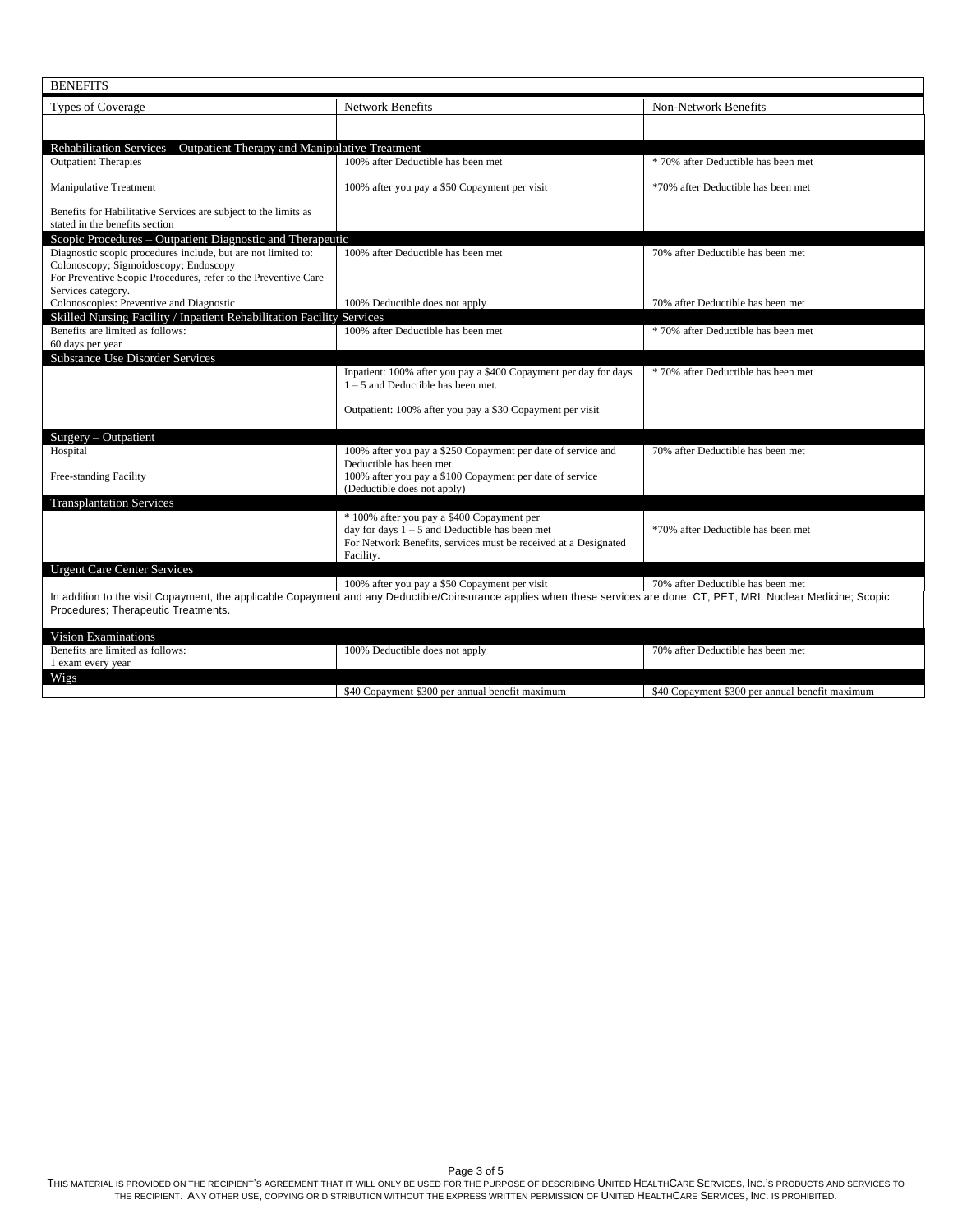### **MEDICAL EXCLUSIONS**

It is recommended that you review your SPD for an exact description of the services and supplies that are covered, those which are excluded or limited, and other terms and conditions of coverage.

### Alternative Treatments

Acupressure; aromatherapy; hypnotism; massage therapy; rolfing (holistic tissue massage); art, music, dance, horseback therapy; and other forms of alternative treatment as defined by the National Center for Complementary a ernative Medicine (NCCAM) of the National Institutes of Health. This exclusion does not apply to Manipulative Treatment and non-manipulative osteopathic care for which Benefits are provided as described in the SPD. Dental

Dental care (which includes dental X-rays, supplies and appliances and all associated expenses, including hospitalizations and anesthesia). This exclusion does not apply to dental care (oral examination, X-rays, extraction surgical elimination of oral infection) required for the direct treatment of a medical condition for which Benefits are available under the Plan as described in the SPD. Dental care that is required to treat the effects of condition, but that is not necessary to directly treat the medical condition, is excluded. Examples include treatment of dental caries resulting from dry mouth after radiation treatment or as a result of medication. Endodo periodontal surgery and restorative treatment are excluded. Diagnosis or treatment of or related to the teeth, jawbones or gums. Examples include: extraction (including wisdom teeth), restoration, and replacement of teeth; or surgical treatment of dental conditions; and services to improve dental clinical outcomes. This exclusion does not apply to accidental-related dental services for which Benefits are provided as described under Dental Se Accidental Only in the SPD. Dental implants, bone grafts and other implant-related procedures. This exclusion does not apply to accident-related dental services for which Benefits are provided as described under Dental Ser Accident Only in the SPD. Dental braces (orthodontics). Congenital Anomaly such as cleft lip or cleft palate.

### Devices, Appliances and Prosthetics

Devices used specifically as safety items or to affect performance in sports-related activities. Orthotic appliances that straighten or re-shape a body part as described under Durable Medical Equipment (DME) in the SPD. Ex nebulizers. Devices and computers to assist in communication and speech except for speech generating devices and tracheo-esophogeal voice devices for which Benefits are provided as described under Durable Medical Equipment. Oral appliances for snoring. Repair and replacement prosthetic devices when damaged due to misuse, malicious damage or gross neglect. This exclusion does not apply to breast prosthesis, mastectomy bras and lymphedema stockings for which Benefits are provided as described under Reconstructive Procedures in the SPD.

### Drugs

The exclusions listed below apply to the medical portion of the Plan only. Prescription Drug coverage is excluded under the medical plan because it is a separate benefit. Coverage may be available under the Prescription Dr portion of the Plan. See the SPD for coverage details and exclusions. Prescription drugs for outpatient use that are filled by a prescription order or refill. Self-injectable medications. This exclusion does not apply to m which, due to their characteristics (as determined by United HealthCare Services, Inc.), must typically be administered or directly supervised by a qualified provider or licensed/certified health professional in an outpati Non-injectable medications given in a Physician's office. This exclusion does not apply to non-injectable medications that are required in an Emergency and consumed in the Physician's office. Over-the-counter drugs and treatments. Growth hormone therapy.

### Experimental or Investigational or Unproven Services

Experimental or Investigational or Unproven Services, unless the Plan has agreed to cover them as defined in the SPD. This exclusion applies even if Experimental or Investigational Services or Unproven Services, treatments, devices or pharmacological regimens are the only available treatment options for your condition. This exclusion does not apply to Covered Health Services provided during a clinical trial for which Benefits are provided as der Clinical Trials in the SPD.

### Foot Care

Routine foot care. Examples include the cutting or removal of corns and calluses. This exclusion does not apply to preventive foot care for Covered Persons with diabetes for which Benefits are provided as described under D Services in the SPD or when needed for severe systemic disease. Cutting or removal of corns and calluses. Nail trimming, cutting, or debriding. Hygienic and preventive maintenance foot care; and other services that are per when there is not a localized Sickness, Injury or symptom involving the foot. Examples include: cleaning and soaking the feet; applying skin creams in order to maintain skin tone. This exclusion does not apply to preventiv care for Covered Persons who are at risk of neurological or vascular disease arising from diseases such as diabetes. Treatment of flat feet. Shoes (standard or custom), lifts and wedges; shoe orthotics; shoe inserts and ar Medical Supplies and Equipment

- Prescribed or non-prescribed medical supplies and disposable supplies. Examples include: compression stockings, ace bandages, diabetic strips, and syringes; urinary catheters. This exclusion does not apply to: • Disposable supplies necessary for the effective use of Durable Medical Equipment for which Benefits are provided as described under Durable Medical Equipment in the SPD.
	- Diabetic supplies for which Benefits are provided as described under Diabetes Services in the SPD.
	- Ostomy bags and related supplies for which Benefits are provided as described under Ostomy Supplies in the SPD.

Tubings, nasal cannulas, connectors and masks, except when used with Durable Medical Equipment as described under Durable Medical Equipment as described in the SPD. The repair and replacement of Durable Medical Equipment when damaged due to misuse, malicious breakage or gross neglect and deodorants, filters, lubricants, tape, appliance clears, adhesive, adhesive remover or other items that are not specifically identified in the S

### Mental Health / Substance Use Disorder

Services performed in connection with conditions not classified in the current edition of the Diagnostic and Statistical Manual of the American Psychiatric Association. Services or supplies for the diagnosis or treatment o Illness, alcoholism or substance use disorders that, in the reasonable judgment of the Mental Health/Substance Use Disorder Administrator, are any of the following: not consistent with generally accepted standards of medical practice for the treatment of such conditions; not consistent with services backed by credible research soundly demonstrating that the services or supplies will have a measurable and beneficial health outcome, and therefor ineffective for the patient's Mental Illness, substance use disorder or condition based on generally accepted standards of medical practice and benchmarks. Mental Health Services as treatments for V-code conditions as list income contract the method of the American Psychiatric Association. Mental Health Services as treatment for a primary diagnosis of insomnia and other sleep disorders, sexual dysfunction disorders, feeding disorders, neurological disorders and other disorders with a known physical basis. Treatments for the primary diagnoses of learning disabilities, conduct and impulse control disorders, personality disorders, paraph (sexual behavior that is considered deviant or abnormal) Educational/behavioral services that are focused on primarily building skills and capabilities in communication, social interaction and learning; tuition for or serv school-based for children and adolescents under the Individuals with Disabilities Education Act. Learning, motor skills and primary communication disorders as defined in the current edition of the Diagnostic and Statistica of the American Psychiatric Association. Mental retardation as a primary diagnosis defined in the current edition of the Diagnostic and Statistical Manual of the American Psychiatric Association. Methadone treatment as maintenance, L.A.A.M. (1-Alpha-Acetyl-Methadol), Cyclazocine, or their equivalents for drug addiction. Intensive behavioral therapies such as applied behavioral analysis for Autism Spectrum Disorders. Any treatments or oth specialized services designed for Autism Spectrum Disorder that are not backed by credible research demonstrating that the services or supplies have a measurable and beneficial health outcome and therefore considered Experimental or Investigational or Unproven Services.

Nutritional or cosmetic therapy using high dose or mega quantities of vitamins, minerals or elements, and other nutrition based therapy. Nutritional counseling for either individuals or groups except as defined under Diabe Services in the SPD. Food of any kind. Foods that are not covered include: enteral feedings and other nutritional and electrolyte formulas, including infant formula and donor breast milk unless they are the only source of unless they are specifically created to treat inborn errors of metabolism such as phenylketonuria (PKU) - infant formula available over the counter is always excluded; foods to control weight, treat obesity (including liqu lower cholesterol or control diabetes; oral vitamins and minerals; meals you can order from a menu, for an additional charge, during an Inpatient Stay, and other dietary and electrolyte supplements; and health education cl unless offered by United HealthCare Services, Inc. or its affiliates, including but not limited to asthma, smoking cessation, and weight control classes.

## Personal Care, Comfort or Convenience

Television; telephone; beauty/barber service; guest service. Supplies, equipment and similar incidental services and supplies for personal comfort. Examples include: air conditioners, air purifiers and filters, dehumidifie health need such as ramps, swimming pools, elevators, handrails and stair glides; hot tubs; Jacuzzis, saunas and whirlpools; ergonomically correct chairs, non-Hospital beds, comfort beds, mattresses; medical alert systems;

### Physical Appearance

Nutrition

Cosmetic Procedures. See the definition in the SPD. Examples include: pharmacological regimens, nutritional procedures or treatments; Scar or tattoo removal or revision procedures (such as salabrasion, chemosurgery and other such skin abrasion procedures); Skin abrasion procedures performed as a treatment for acne; treatment of hair loss; varicose vein treatment of the lower extremities, when it is considered cosmetic; Liposuction or removal o deposits considered undesirable, including fat accumulation under the male breast and nipple; Treatment for skin wrinkles or any treatment to improve the appearance of the skin; Treatment for spider veins; Hair removal or replacement by any means. Replacement of an existing intact breast implant if the earlier breast implant was performed as a Cosmetic Procedure. Treatment of benign gynecomastia (abnormal breast enlargement in males). Physi conditioning programs such as athletic training, body-building, exercise, fitness, flexibility, health club memberships and programs, spa treatments and diversion or general motivation. Weight loss programs whether or not under medical supervision. Weight loss programs for medical reasons are also excluded, even if for morbid obesity.

# Procedures and Treatments

Procedure or surgery to remove fatty tissue such as panniculectomy, abdominoplasty, highplasty, brachioplasty, or mastopexy. Excision or elimination of hanging skin on any part of the body. Examples include plastic surgery of treatment for documented obstructive sleep apnea. Rehabilitation services and Manipulative Treatment to improve general physical condition that are provided to reduce potential risk factors, where significant therapeuti Congenital Anomaly, or autism spectrum disorders. Speech therapy to treat stuttering, stammering or other articulation disorders. Psychosurgery. Sex transformation operations and related services. Physiological modalities procedures that result in similar or redundant therapeutic effects when performed on the same body region during the same visit or office encounter. Biofeedback. Manipulative treatment to treat a condition unrelated to spi osteopathic manipulative treatment with or without ancillary physiologic treatment and/or rehabilitative methods rendered to restore/improve motion, reduce pain and improve function). Services for the evaluation and treatm temporomandibular joint syndrome (TMJ), whether the services are considered to be dental in nature, the following services for the diagnosis and treatment of TMJ: surface electromyography; Doppler analysis; vibration analy computerized mandibular scan or jaw tracking; craniosacral therapy; orthodontics; occlusal adjustment; dental restorations. Upper and lower jawbone surgery, orthognathic surgery and jaw alignment. This exclusion does not a to reconstructive jaw surgery required for Covered Persons because of a Congenital Anomaly, acute traumatic Injury, dislocation, tumors, cancer or obstructive sleep apnea. Orthognathic surgery (procedure to correct underbi surgical treatment of obesity even if for morbid obesity. Stand-alone multi-disciplinary smoking cessation programs. These are programs that usually include health care providers specializing in smoking cessation and may i ept to treat heavy metal poisoning. Providers

# Page 4 of 5

THIS MATERIAL IS PROVIDED ON THE RECIPIENT'S AGREEMENT THAT IT WILL ONLY BE USED FOR THE PURPOSE OF DESCRIBING UNITED HEALTHCARE SERVICES. INC.'S PRODUCTS AND SERVICES TO THE RECIPIENT. ANY OTHER USE, COPYING OR DISTRIBUTION WITHOUT THE EXPRESS WRITTEN PERMISSION OF UNITED HEALTHCARE SERVICES, INC. IS PROHIBITED.